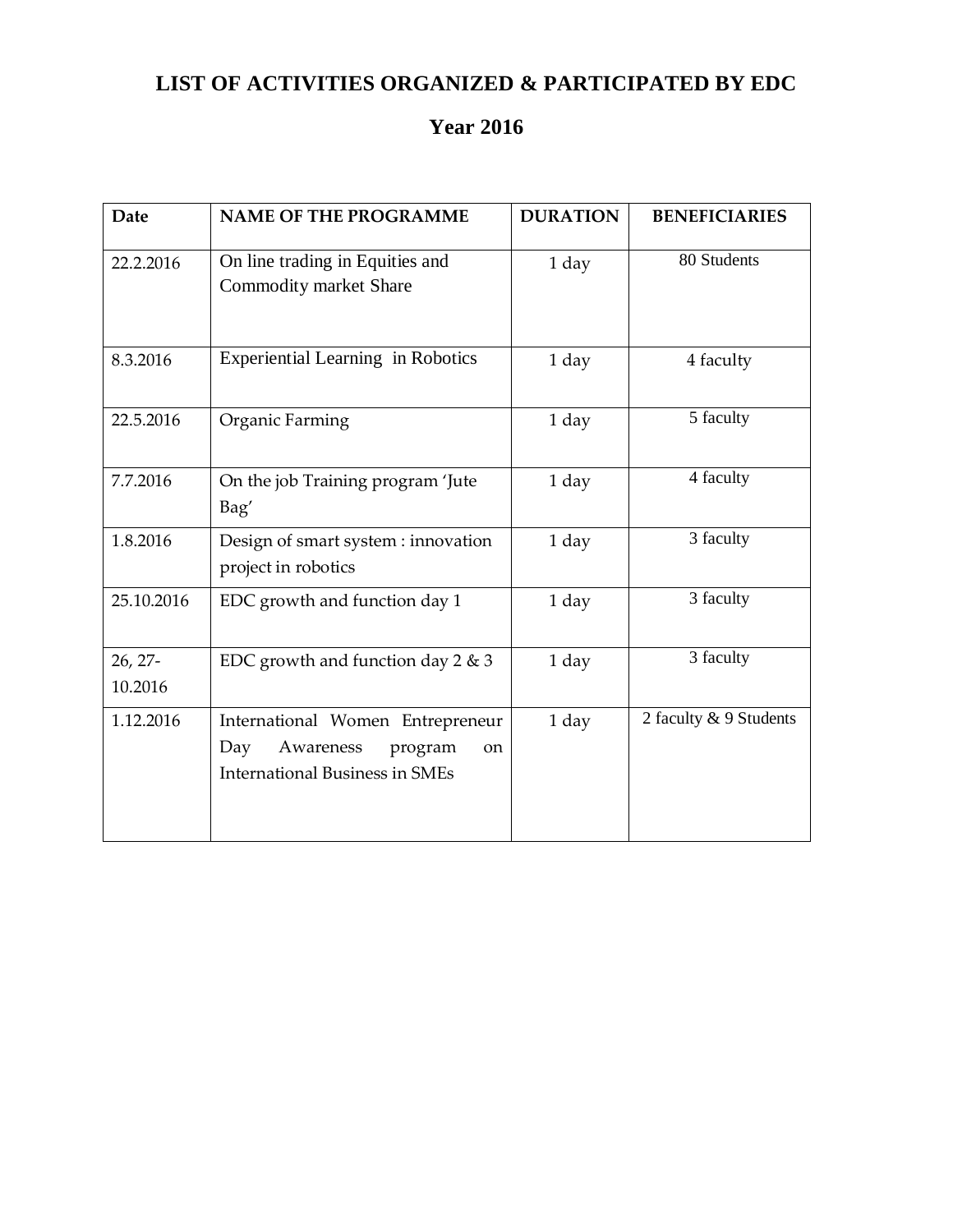## **LIST OF ACTIVITIES ORGANIZED & PARTICIPATED BY EDC**

## **Year 2016**

**1. Seminar :** Experiential Learning in Robotics

**Date :** 8.3.2016 & One Day

**Venue :** IIIT&DM, KANCHEEPURAM

**Beneficiaries** : 4 faculty



2. Workshop : On line trading in Equities and Commodity market Share **Date :** 22.2.2016 & One Day

**Venue : Loyola Institute of Technology** , Chennai

**Beneficiaries** : 80 Students

**3. Workshop : Organic Farming** 

**Date :** 22.5.2016

**Venue : Anna University** , Chennai

**Beneficiaries** : 5 faculty



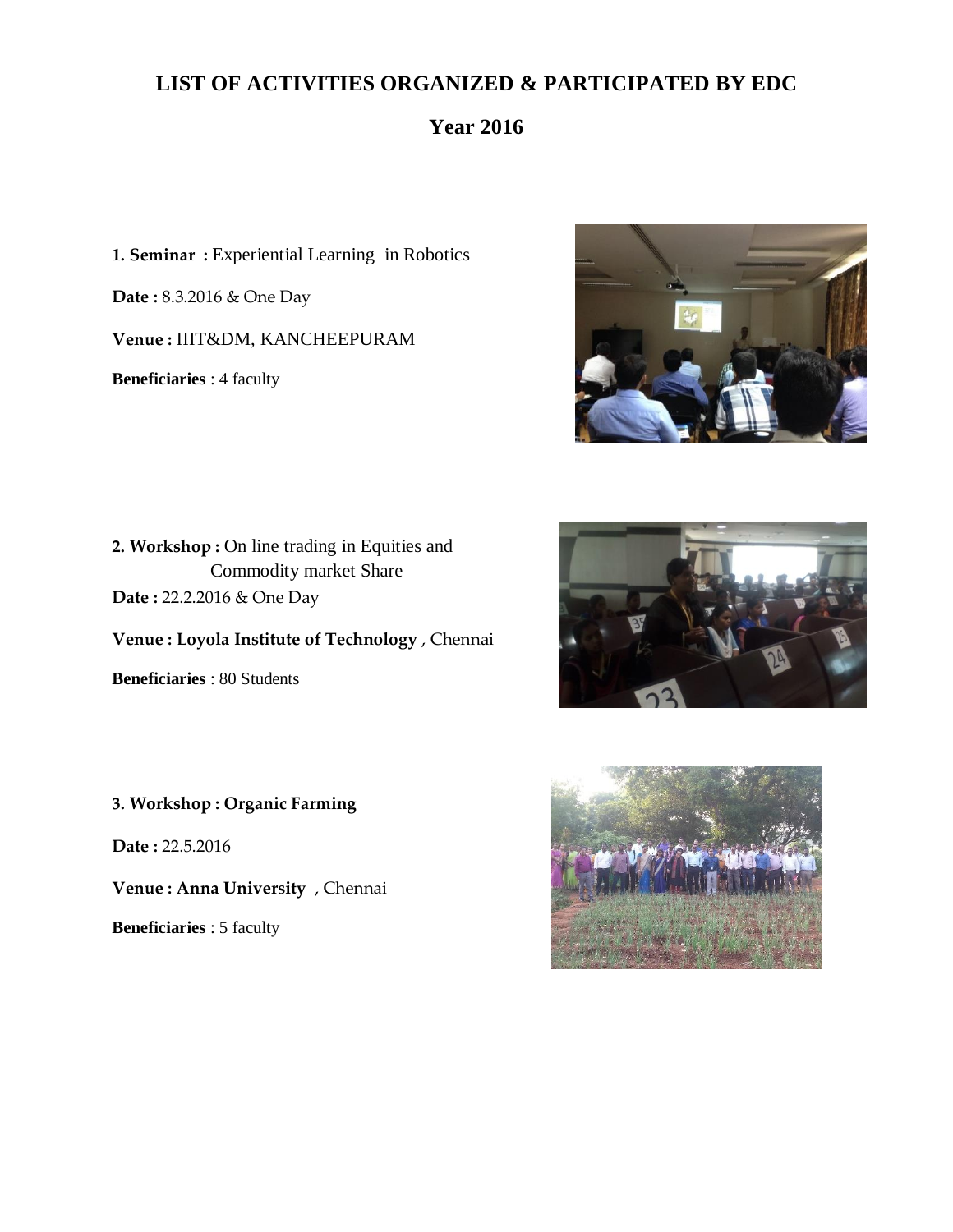#### **4. Workshop : SME's Scheme and Implementation**

**Date :** 22.5.2016

**Venue : Anna University** , Chennai

**Beneficiaries** : 5 faculty



# **5. Workshop: On the job Training program Date:** 7.7.2016 & One Day **Venue:** Anna University **Topic:** Jute Making Technology **Beneficiaries**: 4 faculties.

**6. FDP :** Design of smart system :innovation project in robotics **Date :** 1.8.2016 & One Day **Venue : EDI – Anna University,** Chennai **Beneficiaries** : 3 faculties.